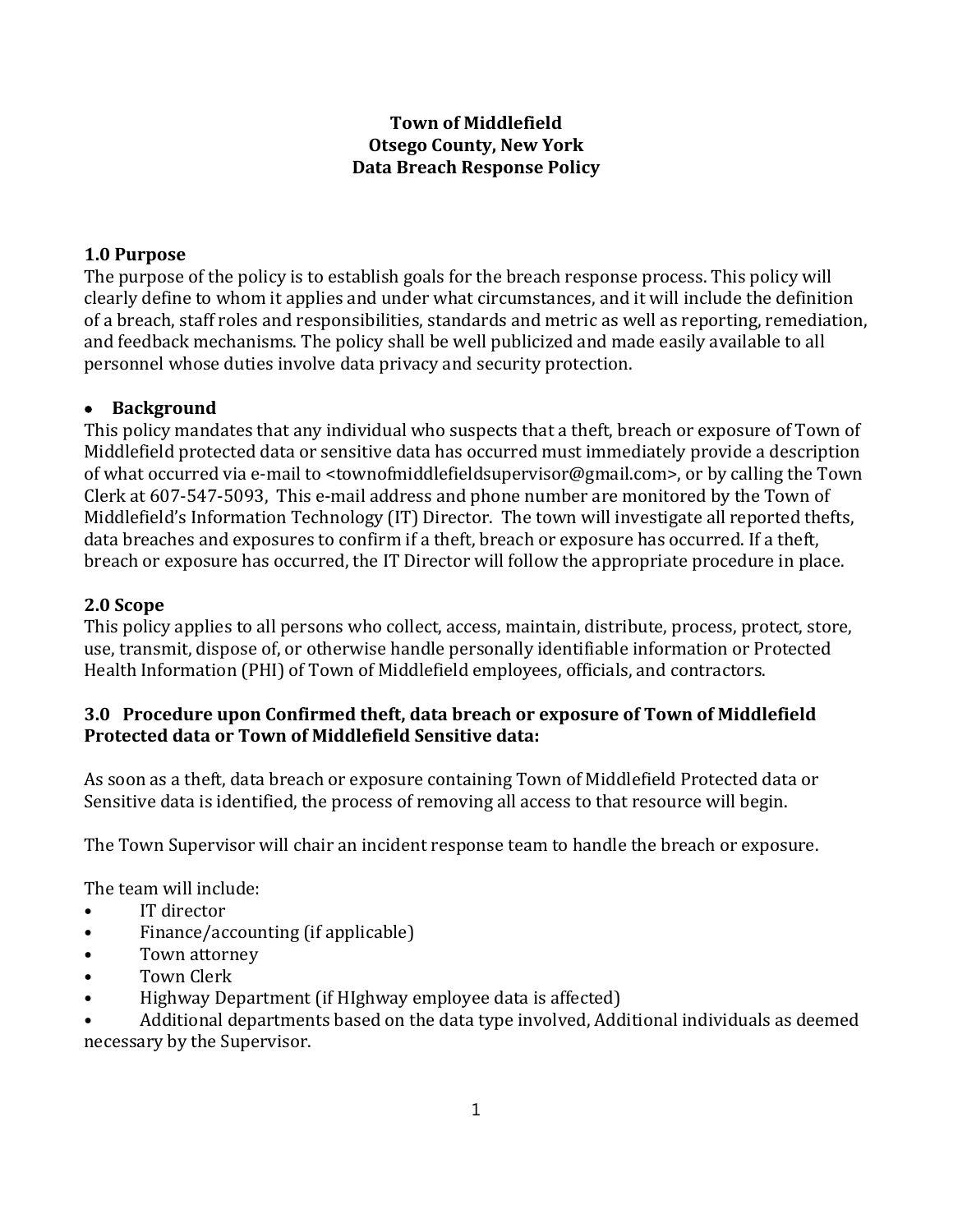### **3.1 Work with Forensic Investigators**

As provided by Town of Middlefield cyber insurance, the insurer will need to provide access to forensic investigators and experts that will determine how the breach or exposure occurred; the types of data involved; the number of internal/external individuals and/or organizations impacted; and analyze the breach or exposure to determine the root cause.

## **3.2 Develop a communication plan.**

The response team will work with Town of Middlefield clerk, attorney and board members to decide how to communicate the breach to: a) internal employees, b) the public, and c) those directly affected.

## **4.0 Ownership and Responsibilities**

Roles & Responsibilities:

 **Sponsors** - Sponsors are those members of the Town of Middlefield government that have primary responsibility for maintaining any particular information resource. Sponsors may be designated by any Town of Middlefield official in connection with their administrative responsibilities, or by the actual sponsorship, collection, development, or storage of information.

 **Information Technology Director** is that official of the Town of Middlefield, designated by the Town Board, who provides administrative support for the implementation, oversight and coordination of security procedures and systems with respect to specific information resources in consultation with the relevant Sponsors.

 **Users** include virtually all members and employees of the Town of Middlefield government to the extent they have authorized access to information resources, and may include elected officials, staff, contractors, consultants, interns, temporary employees and volunteers.

#### **5.0 Enforcement**

Any Town of Middlefield personnel found in violation of this policy may be subject to disciplinary action, up to and including termination of employment. Any third party partner company found in violation may have their network connection terminated.

## **6.0 Definitions**

**Encryption or encrypted data** – Information that is encoded in a way that makes it impossible to read without access to a secret key or password that enables you to decrypt it.

**Plain text** – Unencrypted data, readable by anyone with access to the file containing the data. **Hacker** – A slang term for a computer enthusiast, i.e., a person who enjoys learning programming languages and computer systems and can often be considered an expert on the subject(s). **Protected Health Information (PHI)** - Under US law is any information about health status, provision of health care, or payment for health care that is created or collected by a "Covered Entity" (or a Business Associate of a Covered Entity), and can be linked to a specific individual. **Personally Identifiable Information (PII)** - Any data that could potentially identify a specific